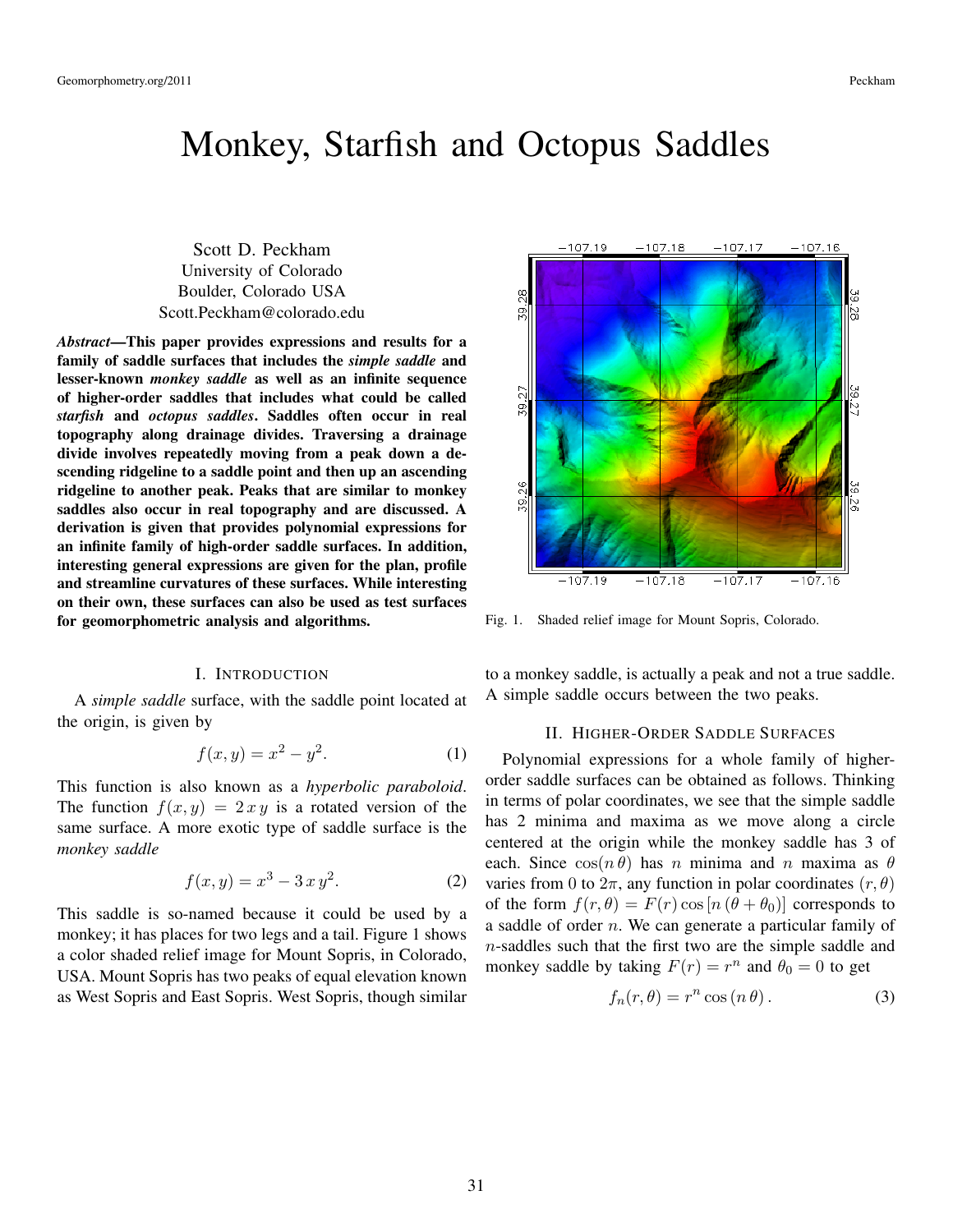Converting directly to Cartesian coordinates we get

$$
f_n(x, y) = (x^2 + y^2)^{n/2} \cos[n(\arctan(y/x))]
$$
 (4)

but unlike (1) and (2), this isn't in the form of a simple polynomial. To get an expression in that form, consider the complex function

$$
z(r,\theta) = r^n e^{in\theta} = r^n \left[ \cos(n\theta) + i \sin(n\theta) \right]
$$
 (5)

where i is the imaginary number given by  $i =$ √  $-1$ . The second equality is from *Euler's identity* and shows that the real part of  $z(r, \theta)$  is our *n*-saddle function,  $f_n(r, \theta)$ . (Let  $g_n(r, \theta)$  denote the imaginary part, for later use.) Now since  $e^{in\theta} = (e^{i\theta})^n$ , we also have

$$
z(r,\theta) = r^n \left[\cos(\theta) + i \sin(\theta)\right]^n \tag{6}
$$

$$
= [r\cos(\theta) + i\,r\sin(\theta)]^n \tag{7}
$$

$$
= (x + i y)^n \tag{8}
$$

$$
= \sum_{k=0}^{n} \binom{n}{k} x^{n-k} y^k i^k.
$$
 (9)

Here we've converted back to Cartesian coordinates and then applied the *binomial formula*. So the real part of this polynomial gives another expression for our family of nsaddles. Since imaginary terms only occur for odd values of  $k$ , we get the real part by restricting the sum to even values of  $k$ 

$$
f_n(x,y) = \sum_{\substack{k=0,\\k\text{ even}}}^n {n \choose k} x^{n-k} y^k i^k.
$$
 (10)

Keep in mind that  $i^2 = -1$ ,  $i^3 = -i$  and  $i^4 = 1$ . From this formula,  $f_1(x, y) = x$  and the first 4 saddle surfaces are found to be

$$
f_2(x,y) = x^2 - y^2 \tag{11}
$$

$$
f_3(x, y) = x^3 - 3x y^2 \tag{12}
$$

$$
f_4(x, y) = x^4 - 6x^2y^2 + y^4
$$
 (13)

$$
f_4(x, y) = x^2 - 6x^2 + y^3
$$
 (13)

$$
f_5(x,y) = x^5 - 10x^3y^2 + 5xy^4.
$$
 (14)

It seems reasonable to call an order 5 saddle a *starfish saddle* (see Figure 4) and an order 8 saddle an *octopus saddle*. If we had taken the imaginary part of  $z(r, \theta)$  instead



Fig. 2. A simple saddle,  $f_2(x, y) = x^2 - y^2$ .



Fig. 3. A monkey saddle,  $f_3(x, y) = x^3 - 3xy^2$ .

of the real part, which we denoted earlier as  $g_n(r, \theta)$ , we would have obtained polynomial expressions for versions of our  $n$ -saddle family that have been rotated by 90 degrees. Note that  $g_1(x, y) = y$  and the first 4 saddle surfaces are

$$
g_2(x, y) = 2xy \tag{15}
$$

$$
g_3(x, y) = 3x^2y - y^3\tag{16}
$$

$$
g_4(x, y) = 4\left(x^3y - x\,y^3\right) \tag{17}
$$

$$
g_5(x, y) = 5x^4y - 10x^2y^3 + y^5.
$$
 (18)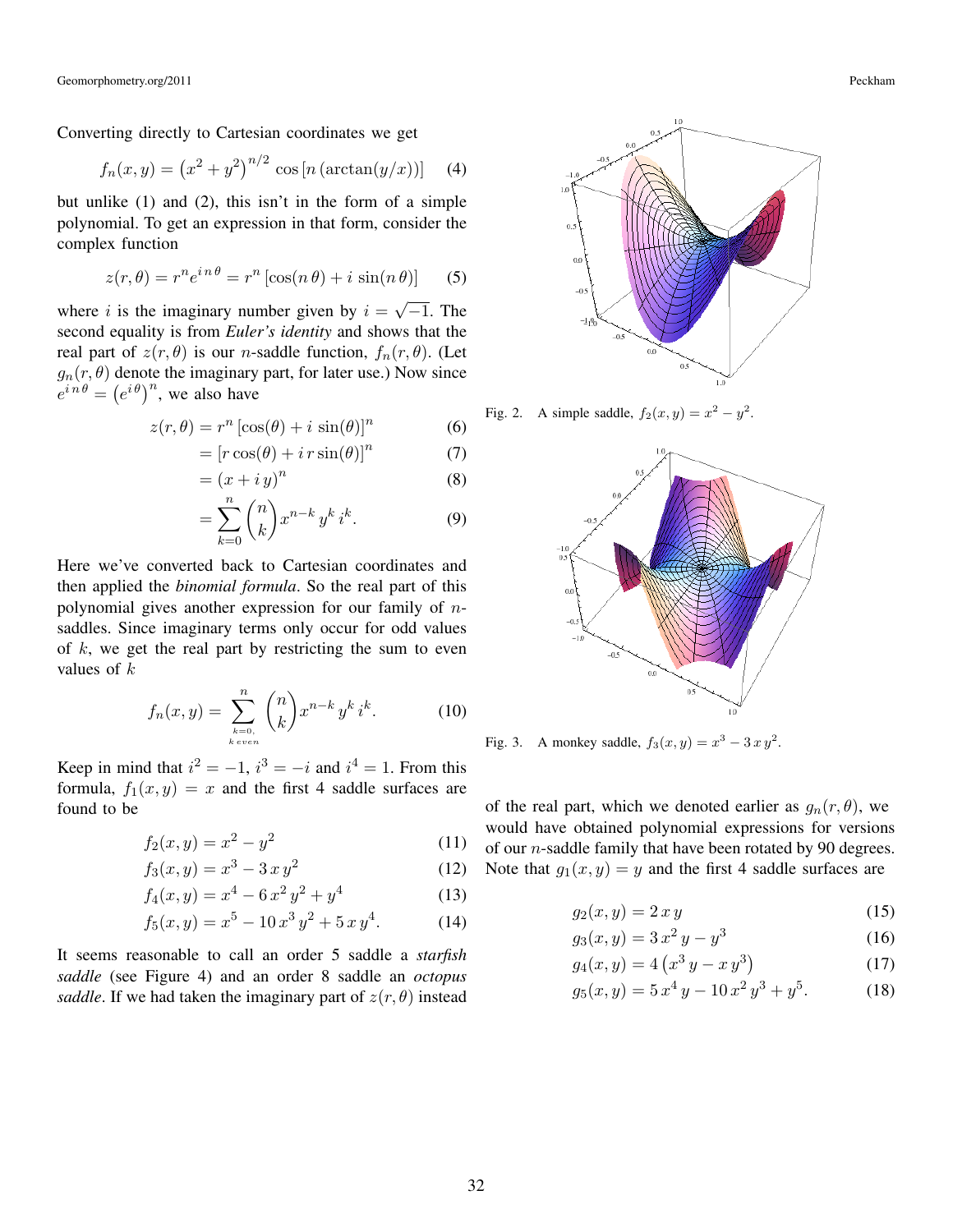#### *A. Slopes of Saddle Surfaces*

*Slope*,  $S(x, y)$ , can be defined for each point on a surface,  $f(x, y)$ , as the magnitude of the gradient vector,  $\nabla f$ . In Cartesian coordinates we have  $\nabla f = (f_x, f_y, 0) = f_x \hat{i} +$  $f_y \hat{j}$  and  $S(x, y) = \sqrt{f_x^2 + f_y^2}$ . The subscripts x and y here denote partial derivatives. In polar coordinates we have

$$
\nabla f = (f_r, f_\theta/r) = f_r \hat{r} + (f_\theta/r) \hat{\theta} \tag{19}
$$

$$
S(r,\theta) = |\nabla f| = \sqrt{f_r^2 + (f_\theta/r)^2}.
$$
 (20)

Applying this formula for  $S(r, \theta)$  to (3), we get

$$
S(r,\theta) = n r^{n-1}.
$$
 (21)

This somewhat nonintuitive result shows that the slope for any of these saddle surfaces depends only on the distance from the origin, r. In mathematics, a *saddle point* is a point in the domain of a function where the function has slope zero (called a *stationary* or *critical point*) but that is not an extremum (a pit or peak). The origin  $(r = 0)$  is a saddle point for every saddle in our two saddle families.

#### *B. Curvatures of Saddle Surfaces*

In Cartesian coordinates, *plan curvature* of a surface,  $f(x, y)$ , is given by

$$
\kappa_c(f) = -S^{-3} \left( f_y^2 f_{xx} - 2 f_x f_y f_{xy} + f_x^2 f_{yy} \right). \tag{22}
$$

We can use the *Mathematica* symbolic math software to quickly compute this for (4). Converting the result back to polar coordinates we get

$$
\kappa_c(r,\theta) = \frac{(n-1)\,f_n(r,\theta)}{r^{n+1}}.\tag{23}
$$

This is interesting because the resulting expression is so simple and just rescales the saddle surface itself by a function of r. *Profile curvature* is given by

$$
\kappa_p = -S^{-2} \left( f_x^2 f_{xx} + 2 f_x f_y f_{xy} + f_y^2 f_{yy} \right). \tag{24}
$$

Computing this for (4) we get

$$
\kappa_p(r,\theta) = \frac{-n(n-1)f_n(r,\theta)}{r^2}.
$$
 (25)

This is again simple and rescales the saddle surface itself by a function of r. *Streamline curvature* is given by



Fig. 4. A starfish saddle.  $f_5(x, y) = x^5 - 10x^3y^2 + 5xy^4$ .

$$
\kappa_s = -S^{-3} \left[ f_x f_y (f_{xx} - f_{yy}) + (f_y^2 - f_x^2) f_{xy} \right].
$$
 (26)

See [1] for a discussion of plan, profile and streamline curvature. Computing this for (4) we get

$$
\kappa_s(r,\theta) = \frac{(n-1) g_n(r,\theta)}{r^{n+1}}.
$$
\n(27)

This is again simple and now rescales a rotated version of the saddle surface, as denoted previously by  $g_n(r, \theta)$ , by a function of r.

# *C. Classification of Saddle Surfaces*

The *Gaussian curvature*, K, gives a measure of the overall or net curvature at a point  $(x, y)$  and can be computed for a surface,  $f(x, y)$ , as

$$
K = \frac{f_{xx} f_{yy} - f_{xy}^2}{\left(1 + S^2\right)^2}.
$$
 (28)

A point  $(x, y)$  is classified as *elliptic* if  $K > 0$ , *parabolic* if  $K = 0$  and *hyperbolic* if  $K < 0$ . Peaks and pits are elliptic and the center point of a simple saddle is hyperbolic. Note also that peaks, pits and saddles are *critical points* where  $S = 0$ . Using (28), it can be shown that all points on a simple saddle  $(n = 2)$  are hyperbolic and all points except the origin are hyperbolic for higher-order saddles